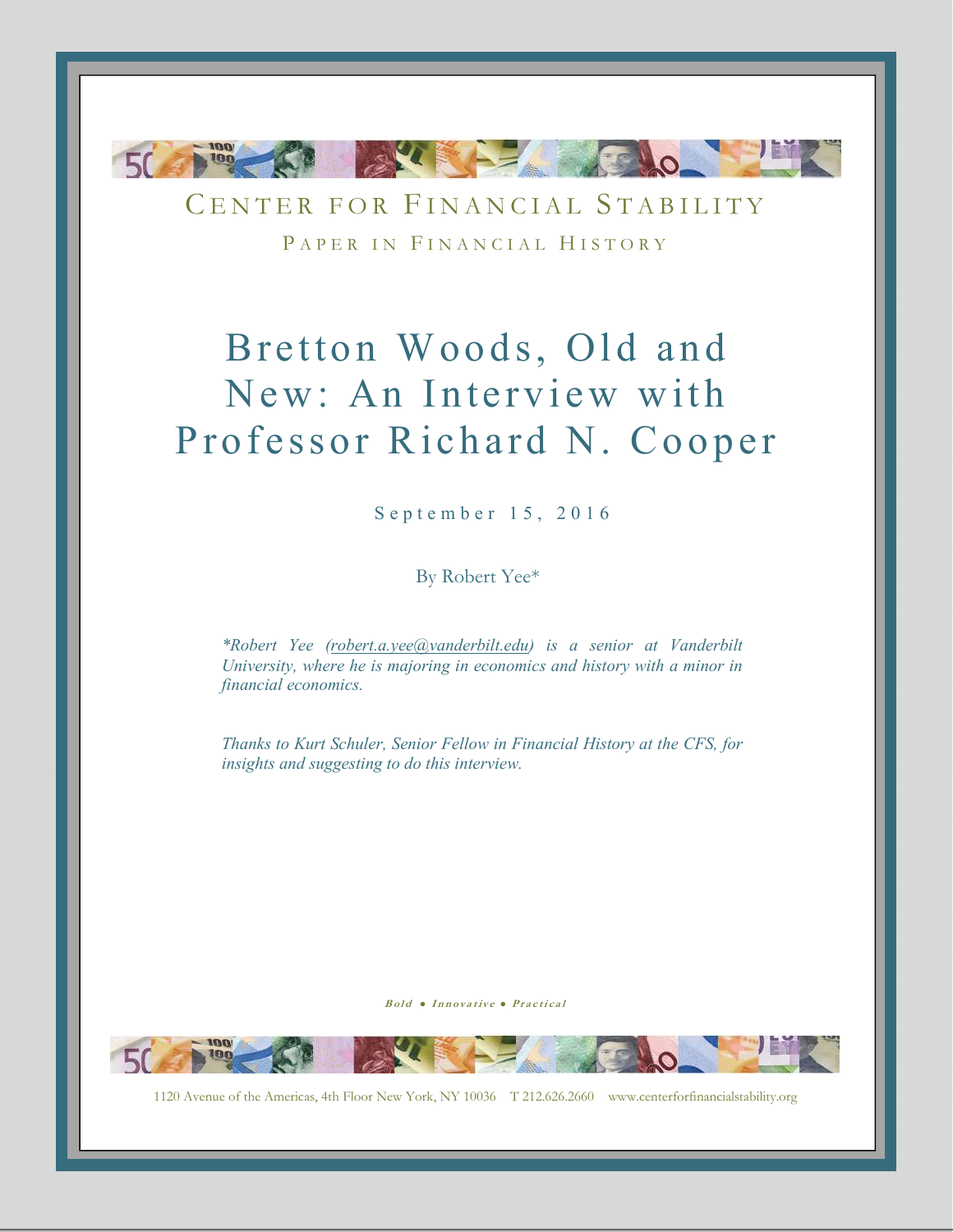# **Bretton Woods, Old and New: An Interview with Professor Richard N. Cooper**

# **By Robert Yee**

**Richard N. Cooper, Maurits C. Boas Professor of International Economics at Harvard University, reflects on his experience in the 1960s and 1970s in and out of the U.S. government, during which he witnessed both the heyday and the collapse of the Bretton Woods system of pegged exchange rates. He also discusses whether a "new Bretton Woods" is possible or desirable.** 

**Keywords: Bretton Woods system; International Monetary Fund (IMF), Special Drawing Rights (SDR).** 

**JEL codes: F33, N10.** 

**Copyright 2016 by Center for Financial Stability. Reproduction is permitted provided that the source is acknowledged and no fee is charged.**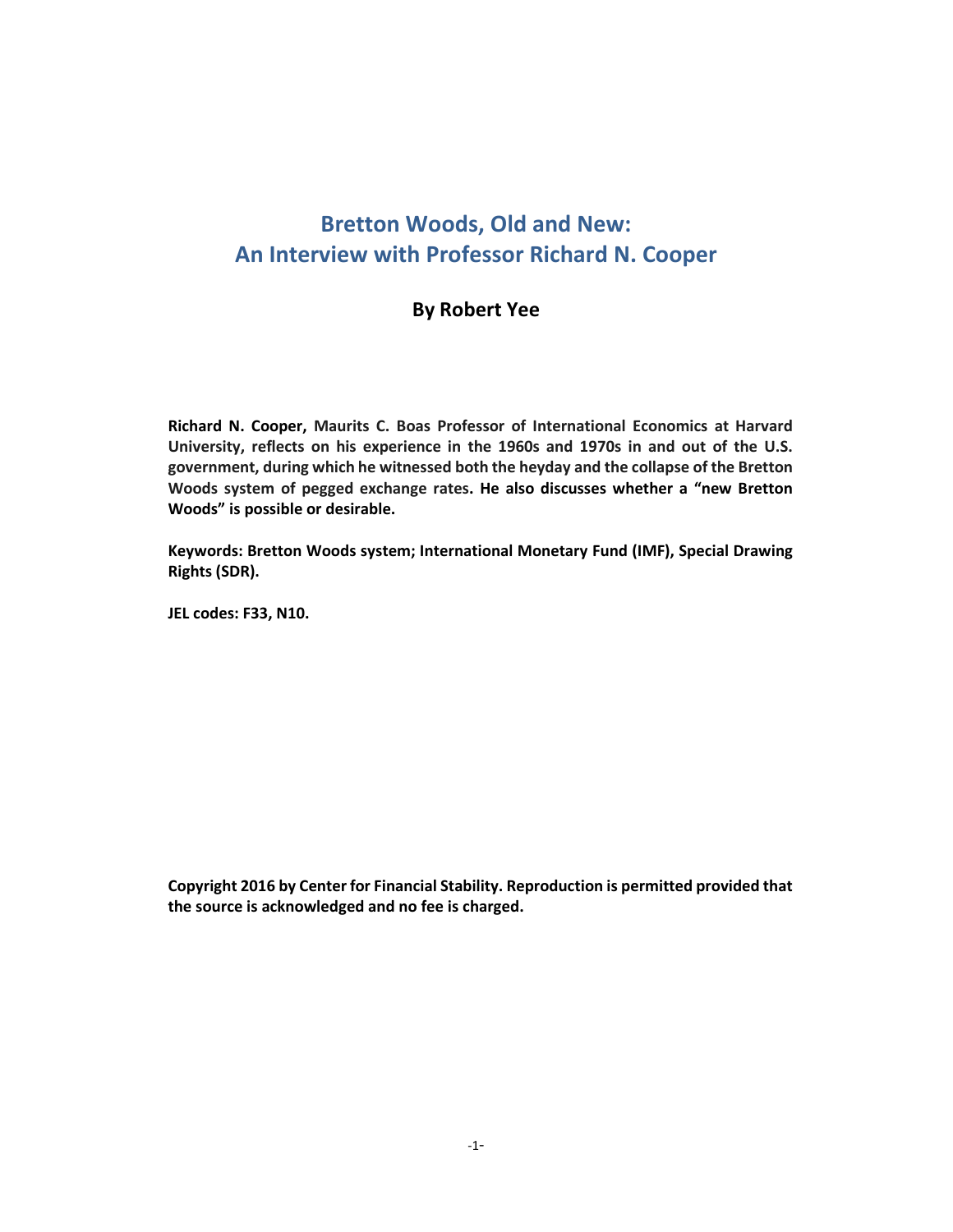#### **Introduction**

Richard N. Cooper is Maurits C. Boas Professor of International Economics at Harvard University. He is a member of the Trilateral Commission, the Council on Foreign Relations, the Executive Panel of the U.S. Chief of Naval Operations, and the Brookings Panel on Economic Activity. He has worked in the U.S. government as senior staff economist at the Council of Economic Advisers (1961-1963), Deputy Assistant Secretary of State for International Monetary Affairs (1965-1966), staff member of the National Security Council (1969), Under Secretary of State for Economic Affairs (1977-1981), and chairman of the National Intelligence Council (1995-1997). He was also chairman of the Federal Reserve Bank of Boston (1990- 1992) and Vice-Chairman of the Global Development Network (2001-2007). His books include *The Economics of Interdependence* (1968); *Boom, Crisis, and Adjustment* (coauthor, 1993); and *What the Future Holds* (co-editor and contributor, 2002). Robert Yee interviewed him on May 6, 2016. The transcript has been edited for clarity.

#### **Involvement with the Bretton Woods System in the 1960s**

#### *What federal jobs did you hold (up to 1971) and what were your chief responsibilities during that time?*

I worked for the Council of Economic Advisors in the Kennedy administration, roughly from March 1961 until September 1963. I was the senior staff economist for international economics. Among my other responsibilities were concerns with trade issues. [We] launched the Kennedy round [of reductions in tariffs and trade restrictions], and drafted and passed the Trade Expansion Act of 1962. But also a big issue was the U.S. balance of payments, both as a short-run policy issue and as a longer-term concern [focusing on] the viability of the international monetary system. Robert Triffin had been a colleague of James Tobin<sup>1</sup> at Yale, and he just published a book called the *Gold and the Dollar Crisis*. He argued that the system that was then functioning was not sustainable, which became known in a specialized literature as the Triffin Dilemma. James Tobin was my boss at the Council of Economic Advisors. We were involved both with short-run balance-of-payment management issues, but also what we were going to do about the longer term.

That was my introduction to these policy issues. Then, I went as an assistant professor to Yale, mainly to [work with] Tobin, who returned to Yale after a year at the Council. And then I went back to work for the government, this time for the State Department, in 1965. I just worked for a year — 14 months, '65 to '66 — but by that time we were in the Kennedy round of trade negotiations. My main responsibility was monetary issues. Once again, I was working on the balance of payments, [including] U.S. balance of payments issues, but also at this time, the British balance of payment issues because the British pound was in some trouble. And then we had a more formal committee on what to do about the Triffin Dilemma, [i.e.,] the longer-term structure of the monetary system. And out of that came the SDR.<sup>2</sup> I was not in government when the SDR was negotiated, mainly and ultimately by [Henry] Fowler, the Secretary of the Treasury. That was in '67, so I had gone back to Yale. But I participated in the early design work on the SDR, and then Fowler negotiated it.

 $\overline{a}$ 

<sup>&</sup>lt;sup>1</sup> Tobin (1918-2002) was a longtime Yale University professor who would later win the Nobel Memorial Prize in Economic Sciences. Triffin (1911-1993) was a Belgian-American economist who worked at the Board of Governors of the Federal Reserve, the International Monetary Fund, and the Organisation for European Economic Cooperation before Yale.

<sup>&</sup>lt;sup>2</sup> Special Drawing Right of the International Monetary Fund.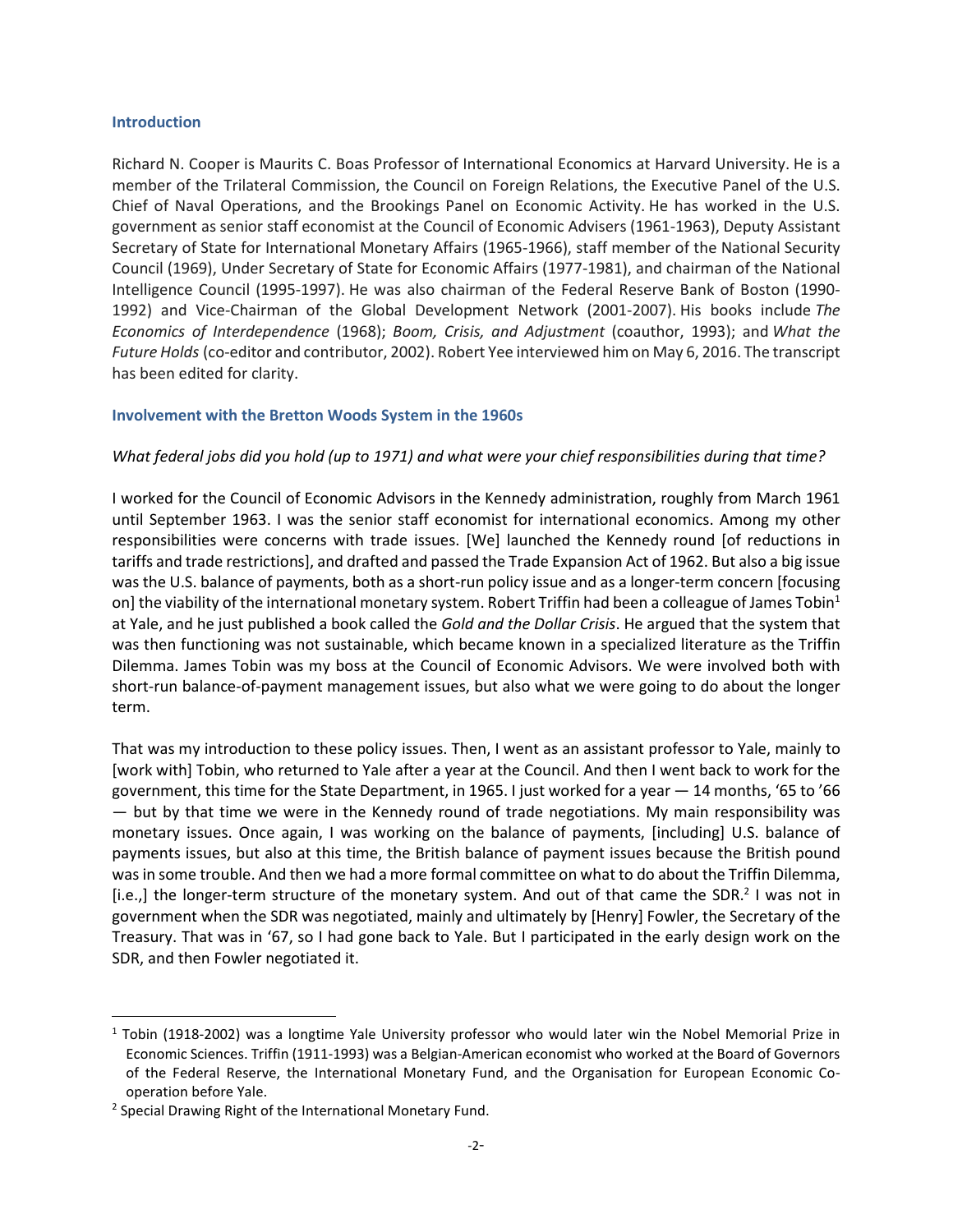Then I came back into government in 1969, to work on the National Security Council staff, again on economic issues, working for Henry Kissinger, who was the National Security Advisor to President Nixon. And it was in that period that we actually activated the SDR for the first time. First, it was formally created, [by] formal amendments to the International Monetary Fund Articles of Agreement. And then we had tight money and capital inflow into the United States, shortage of dollars, and so it was agreed by the governors of the [International] Monetary Fund to make the first issue of SDRs, which took place actually in '70, '71, and '72. It spread over three years, but the decision was made in '69. The issuance took place on January 1, in each of the three subsequent years.

Well, this was a classic case of "too little too late." We had the structure in place for dealing with the problem, but it was too late, in a sense, and it was too little, [since] the issuance was quite small compared with the needs. There had always been some opposition to the SDR in Europe, especially in Germany. So discussions were always a struggle.

I then went back to Yale in September 1969. So I was not in the government at the time of, what the Japanese called, the *Nixon shokku* of August '71. The interesting thing about that, which is not usually appreciated particularly by people working on the international side, is that it was overwhelmingly a domestic issue, not an international issue. The international dimensions were a sideline and in fact, at the famous meeting that took place in Camp David, $3$  there was nobody from the international side of the American government present (if you don't count the Secretary of the Treasury). It was driven by John Connally, who was then Secretary of the Treasury. [Prof. Cooper states he doesn't know who was present, but tries to list those in attendance.] Herb Stein of the Council of Economic Advisors was present. I think Arthur Burns, who was then Chairman of the Fed, was also present. But Kissinger was not present, and no one [else] from the State Department was present.

The big deal that came out of there was wage and price controls for the U.S. economy. It was really supplementary to that that Nixon decided — because there was the general view that the dollar was overvalued, but the U.S. was not in control of its exchange rate. Other countries controlled the dollar exchange rate. Under Connally's initiative, the U.S. imposed import surcharges on all dutiable imports. Some products are duty free by law, and so the President did not have authority to impose duties on those products. But on all dutiable products, he put a 10 percent surcharge on. Almost incidental to that, a sort of byproduct, was ceasing gold convertibility. By that time, the gold convertibility was only for foreign monetary authorities, and not for anyone else. And so that was the last residue of the gold standard. Nixon suspended the convertibility of gold and blamed the international speculators. If you look at his speeches, "speculator" was mentioned I don't know how many times. Of course, it's a common human trait when you're in trouble to blame somebody else for your troubles; that's a universal phenomenon. Nixon was not exempt from that, and he even blamed the international speculators for the need to put on the wage and price controls.

As an economic policy package, the cessation of gold convertibility of the dollar for monetary authorities was a minor part of that package, but it was a complementary part, in a way. We didn't want a run on the dollar under those circumstances. The main international component, which of course created outrage in all of our trading partners, was the import surcharge. Canada immediately pleaded for an exemption, on various grounds, which you can imagine, but Nixon denied it. That all happened in August of 1971. At that moment, I went back to work for Henry Kissinger on a *pro bono* basis. (I was not in the office, but I was

<u>.</u>

<sup>&</sup>lt;sup>3</sup> On August 13, 1971, two days before Nixon publicly announced that the U.S. government would cease converting dollars into gold at the rate of \$35 per troy ounce that had existed since 1934.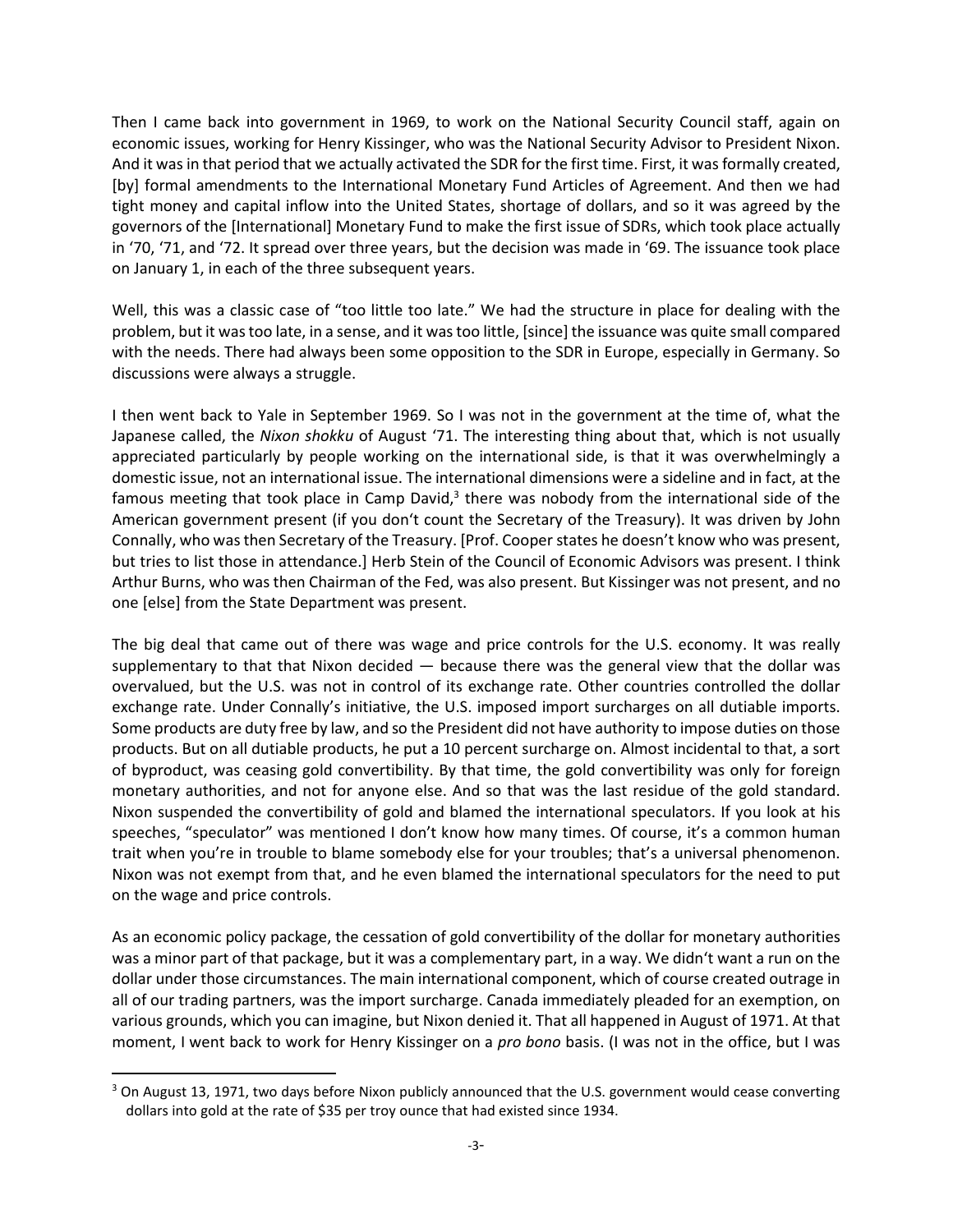frequently on the phone.) [I focused] on how to deal with the international aspects of this package and essentially defined occasions to get the foreign policy establishment into the dialogue, so that it wasn't completely dominated by John Connally on the U.S. side. That was finally done and [French President Georges] Pompidou met with Nixon . . . and Kissinger was present, and they more or less worked out what needed to be done. Then it was finally put together in a [December 1971] meeting in Washington of finance ministers called the Smithsonian Agreement, which Nixon declared hyperbolically to be the most important monetary moment in history. It was in that agreement that the dollar was devalued by varying amounts against different currencies, [including] the Japanese yen, the German mark and the French franc.

Nixon also agreed, largely to accommodate Pompidou, to change the price of gold from \$35 per ounce to \$42.22, which required legislation. Nixon promised to try to do that. And the import surcharge was removed — that was the *quid pro quo.*

I guess I should mention two other things. One is that the U.S. went into a recession in 1970-71, so our interest rates had been very high in 1969, resulting in capital inflows to the U.S. All of that reversed, so there was capital outflow because of low U.S. interest rates by 1971. And coincidentally, a number of countries came to the U.S. Treasury for gold . . . including, surprisingly, Britain. The reason, as the British said, was that we had agreed on a quota increase in the International Monetary Fund. In those days, countries had to put up 25 percent on any quota increase in gold, and Britain had very thin gold reserves. The pound had been under a lot of pressure in the late '60s. [It] finally, devalued in '67, and so the British balance of payments was in somewhat better shape and they had acquired dollars. To make their gold subscription to the IMF, they came to the U.S. for gold. This put gold on the agenda in a way that it wasn't before, and I think that it's what partly resulted in the cessation of convertibility.

It was expected to be temporary — that should be documentable from the internal documents . . . My recollection is that that was expected to be temporary, but in fact that there was never an appropriate occasion to go back to [gold] convertibility. The reason is that the negotiated changes in exchange rates were too little. They were judged to be too little by the Treasury staff at the time, and they were judged by to be too little by the IMF. But Nixon wanted to get rid of the foreign policy flak that all of this created, and so they agreed on the exchange rate changes. But there was a general view that more change was needed and under those circumstances it would have been a mistake to go back to convertibility to the dollar. So they never did it. Here we are forty-odd years later, and it's still suspended. It's just one of many examples of temporary expedients that last for a long time. So that the story of my involvement. I went back to the in the government again in the Carter administration.

# *Were there any times you were vocal about certain aspects that were not implemented by Kissinger or Connally?*

My main concern about the balance of payments started mainly in the Kennedy administration. I never took the balance of payments issues seriously, as a number of politicians did. I'm not a politician; I'm a technocrat. I thought it was a manageable problem and so my concern . . . at the Council of Economic Advisors was not to do too much damage to our other policies in the name of correcting the balance of payments. There were all kinds of proposals that were made. We talked about the import surcharge [and] something in the trade area. (We didn't want to do that. That would have been a move in the wrong direction.) The Treasury Department talked about the possible need to bring American dependents home from Germany. We had a lot of troops in Germany, and it was expensive to maintain them there because they were paid in dollars. They typically had their families with them, which was a peacetime deployment.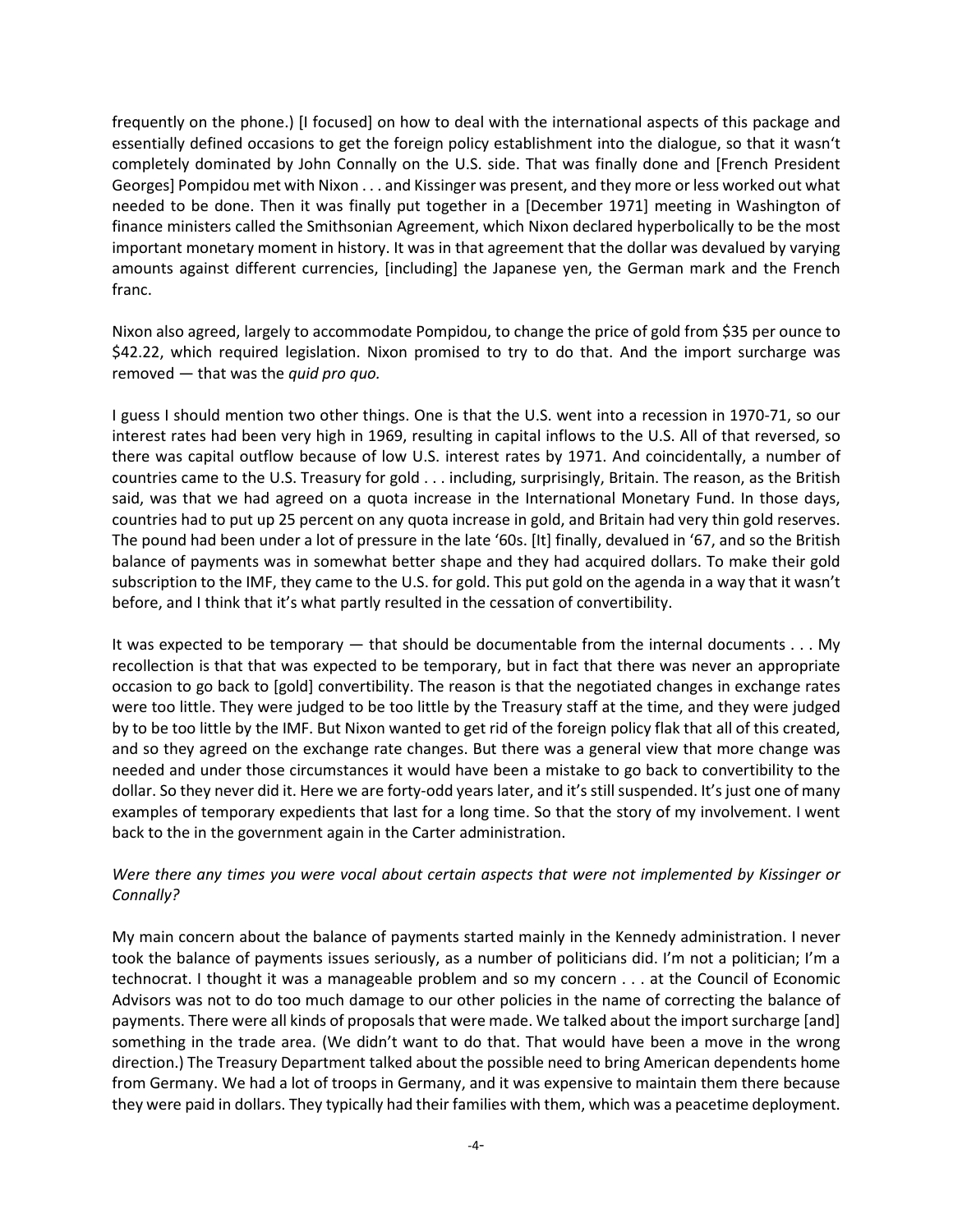The Secretary of the Treasury at one point talked about pulling the dependents home. What was that all about? That struck me as a bad thing to do. There were all kinds of things. We did impose the interest equalization tax; that was imposed by Kennedy [in] July of 1963, just a few months before he was assassinated. That was designed to impose a tax on outward movements of certain outward movements of capital, not direct investment, in order to inhibit export of capital from the United States.

And in the Johnson administration, there were "voluntary restraints," put on capital movement by banks, for example. So there was some guidance by the government, largely on capital movements. But generally the thrust of [these issues was decided above] me in the Kennedy administration, where I was a very junior person in a rather senior position, but not a policy-making decision [maker]. I was entirely advisory, but I did sit in meetings — cabinet-level meetings chaired by the Secretary of Treasury — so I was involved in the policy discussions.

My main concern was to keep our eye on the ball. We had a very good colleague in the White House, Francis Bator.<sup>4</sup> He was the Deputy National Security Advisor under Lyndon Johnson and [was] really in charge of both economic and European — not Soviet, but Western European — affairs. I was an ally of him, and the main agency responsible for balance of payments was the Treasury, so within U.S. government the pressure was largely coming from the Treasury, but how serious they were depended on the individuals involved.

Balance of payments was my main focus in the Kennedy administration. I did both trade and balance of payments issues (international monetary issues) in the Council of Economic Advisors. In the State Department, my main responsibility was international monetary affairs, including international investments, but I was an active convincer on the trade issues and participated in the staff meetings where the trade issues were discussed [i.e., the Kennedy round]. Michael Blumenthal was our main negotiator, and spent his time mainly in Geneva. He later became Secretary of the Treasury in the Carter administration, but I got to know him in the Johnson administration.

# **The "Collapse" and Persistence of the Bretton Woods System**

*You once mentioned to [CFS Senior Fellow] Kurt Schuler that the closing of the gold window was a big diplomatic issue because the U.S. did not prepare its allies for the closure.* 

Well, it's true that, as I explained, the Camp David meeting that took place was heavily focused on domestic policy. No one from the foreign policy establishment (neither the White House nor the State Department) was involved in those discussions. And then the package was announced by Nixon, and so there was as far as I know, Connally [may have] called his colleagues to warn them ahead of time, but knowing Connally, I doubt it, but I don't know that for a fact. He may have called them and given them a few hours' notice — that would have been the courteous thing to do — but Connally was not a courteous person; he was largely a tough Texan and basically xenophobic and so my guess is, but I don't know that for a fact, that they got no notification or a minimal notification. And as I said, the big issue for foreigners was not the cessation of gold convertibility  $-$  although that was a shock to some people who were concerned with monetary affairs — it was the import surcharge. That was the operational part of the package that most concerned the poor countries, because suddenly their exports were subject to this charge. And that's what created the foreign policy flak.

 $\overline{\phantom{0}}$ 

<sup>&</sup>lt;sup>4</sup> Currently Lucius N. Littauer Professor of Political Economy Emeritus at Harvard University.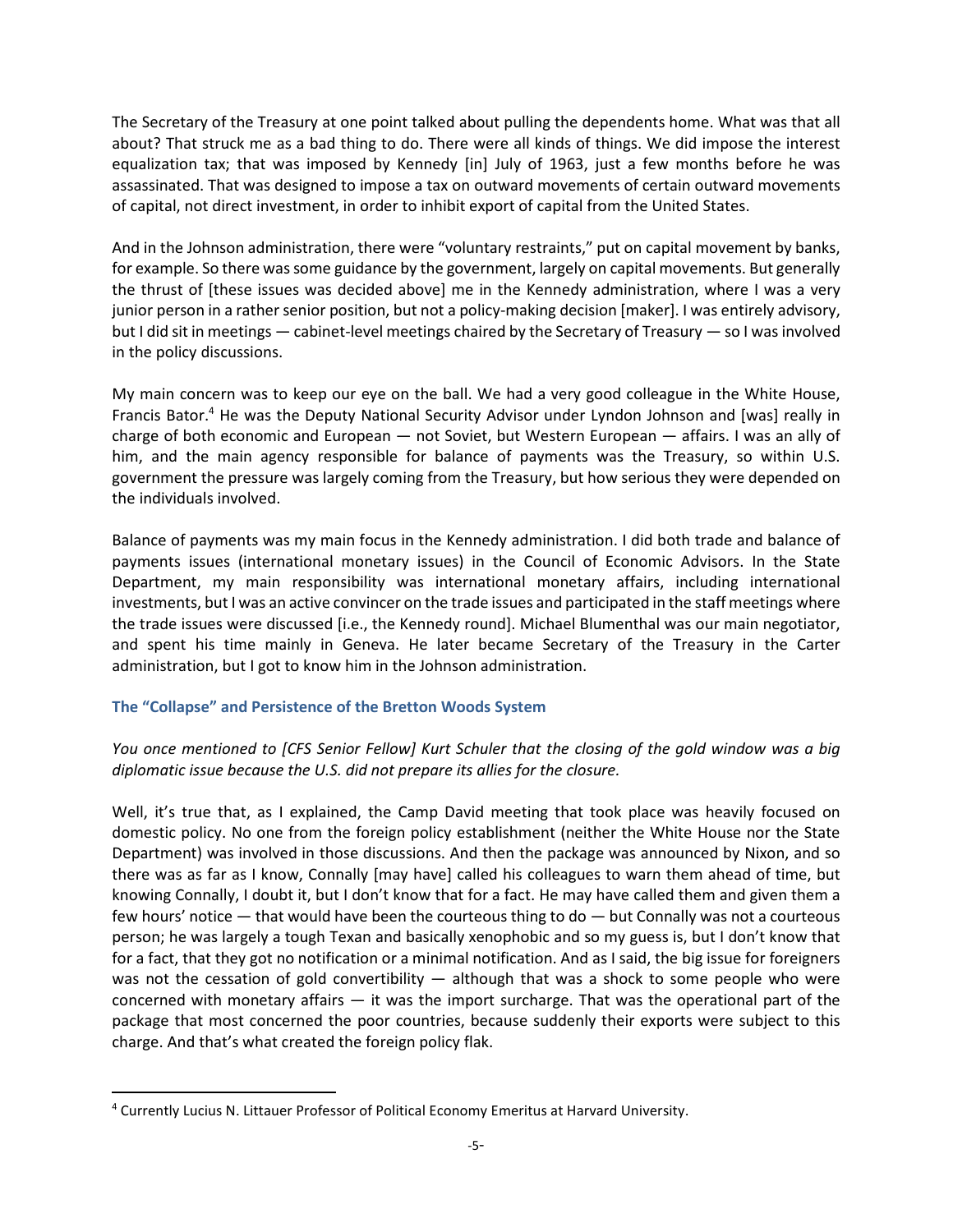#### *Should the U.S. have invited foreigners to the Camp David meetings, or maybe given them more notice?*

Well, it would have prepared them. The courteous thing to do if you have a big policy change that directly affects foreigners (as this did) or even if it indirectly affects them (that depends on the nature of the personal relationships across boundaries) is to give some notification. Well, you can back up and you say, depending on the issues, you actually want to consult them. That is to say, "Well, we're thinking about this" or "What do you think about that." This was done with some sense of urgency, and as I said, it was overwhelmingly domestic. So consultation would never have been thought of, probably, in this case. But then at a minimum, you want to notify them so they're not caught by surprise, because as soon as the announcement takes place they're going to be inundated question from their own press, from the international press. And so you want to notify them so they're not caught by surprise and have a little bit of time to prepare of their responses, so they have reasonable responses. That's just the courteous thing to do with your partners. So we should have done [it with] Japan, the European countries, and with Canada of course.

#### *Were there any other issues we should have briefed them on?*

Well, if you go back, we could have had a much bigger issue of SDRs under the circumstances, but I think we got the maximum we could get. As I said, there was resistance in Europe, particularly in Germany and France, but for quite different reasons. The Germans fundamentally were opposed to them, although they were brought along and they agreed. But they were fundamentally not sympathetic with the idea of SDRs. The French still had a kind of gold-bug sentiment. It was known that there was a lot of gold held privately in France, and the French still were chafing, I guess, that they didn't have enough gold. This was largely [French president Charles] De Gaulle, who was out of the picture by now. He left the government in '69, and was succeeded by [Georges] Pompidou. Pompidou was less hung up by on the gold issue than De Gaulle was. Although he was Gaullist, he was less hung up on the gold issue. As I said it was largely at Pompidou's insistence that the U.S. "contribution" to the Smithsonian Agreement (with "contribution" in quotes) would be to change the price of gold, which Nixon and Connally agreed to do. It was by this time, wholly symbolic, and you probably know we still carry this gold. We still have a lot of gold, and we carry it on the books at \$42.22 an ounce, which is the price that Congress agreed to back in '72 even though the market price is above \$1,000. So that's the official price.

The Smithsonian Agreement went into effect in December [1971], but already markets were restless. We were in a regime of fixed rates — fixed but adjustable rates, that was the Bretton Woods system. So we just adjusted the rates, but they didn't hold. And again, I forgot the exact sequence, but Canada floated. Canada had floated the Canadian dollar during the 1950s in violation of the Bretton Woods agreement (people tend to forget that) and Canada fixed in '62, if I recall correctly, so they went back to Bretton Woods rules. But again Canada floated again in the early '70s. That was not so much of a surprise, but a bigger surprise was that Britain floated the pound, as I recall, in [June] '72. And so the financial markets were in some turmoil.

Finally in March of '73, the general floating began. When I say "general" I mean among the major currencies, so that's the Japanese yen, German mark, (the [British] pound was already floating,) and the French franc. And of course, the dollar, as expected, depreciated at first, but that was a complicated year, '73. I was out of government, [and] was an outside observer. We had the Yom Kippur War, the big oil price increase, and meantime we had big run-ups in copper prices, nonferrous metal prices, grain prices. And so in spite of U.S. wage and price controls, oil prices were going up slowly and suddenly at the end of the year as a result of OPEC decision, they jumped by nearly a factor of four, so that they went from around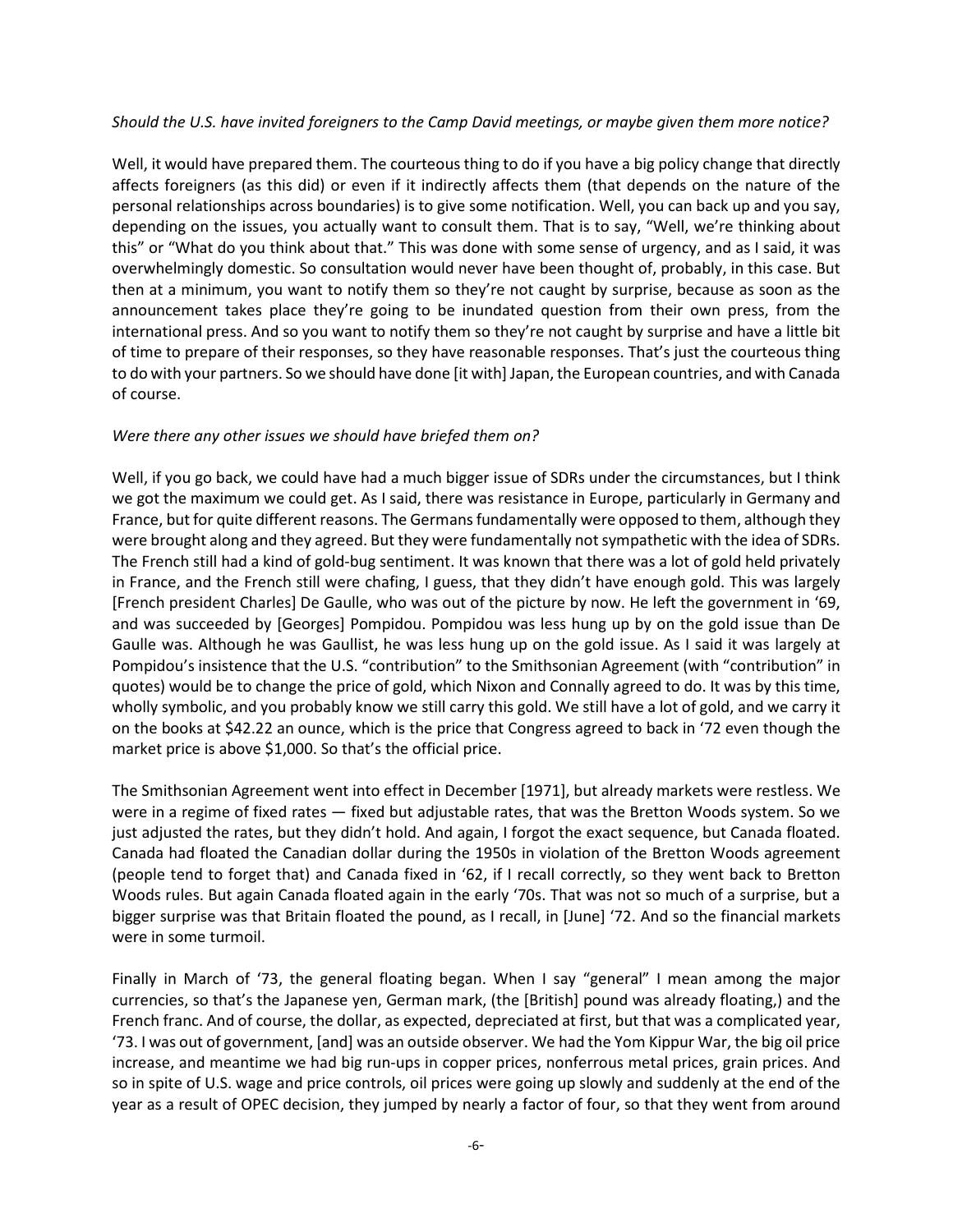\$3 a barrel to \$11.50 or something. And the world went into recession in '74 and '75. And paradoxically, under those circumstances, the dollar appreciated. And so it depreciated on the initial floating in early '73, and I don't remember the timing exactly, but certainly by '75, the dollar was stronger again.

The Europeans were in some turmoil because they had a Common Agricultural Policy with common target prices, and now the European currencies were not only floating against the dollar, but they were floating against one another. So it was called metaphorically "the snake in the tunnel," to have European currencies [limit fluctuations] against one another [while] they were floating against other currencies (meaning the dollar and the yen basically). And so there were various frantic activities in Europe over the exchange rate issue from '73. This was an intra-European effort. And finally it was put together in '79 in what was called the European Monetary System. And I was back in government by that time and monetary issues were not my main responsibility, but I continued to keep a hand in them.

People talk about the "collapse of Bretton Woods," but I don't like that phrase. In fact, the Bretton Woods system is still with us in fundamental respects. But what did collapse is the fixed exchange rate part of the system and the residual gold convertibility part of the system. Those two things disappeared and even on the exchange rates, it was [only] among the major currency that exchange rates floated. Most developing countries now faced the practical task of deciding what to do, and most of them decided to fix again to some or one of the major currencies. The U.S. dollar was the most important, but for some it was the British pound and of course [there was also] the French franc area. And so most developing countries at the time, we're talking mid '70s, still had some fixed exchange rates against some major currency. So even in that respect the Bretton Woods didn't collapse, but people talked about the collapse of Bretton Woods. That's a common exaggerated metaphor.

*In 2014 you gave a presentation, "Bretton Woods @ 70: Regaining Control of the International Monetary System" at the [Austrian] Federal Ministry of Finance. Following this Bretton Woods "collapse," what were some of the initial reactions? Some believed that the gold window would be reopened in the future (at a new peg). Was this ever a plausible belief?* 

No. When I said gold convertibility was suspended, it was expected to be temporary. But given the subsequent circumstances, the fact that the agreed depreciation was too little, and then the general floating, it never became an issue (practically speaking, of reopening the gold window). And we actually had a big, big global effort to reform the international monetary system in '72 to '74, [which] focused on the International Monetary Fund. John Williamson has written a book on that, [which] came out in late '70s. The bottom line was that it was a basically a failure. Robert Solomon has also written on that.<sup>5</sup>

So the principals, the finance ministers of the world, with agreement of their bosses, formally amended the articles of agreement for a second time now. The first amendment was for the SDR in '67. This is the Second Amendment [to the IMF Articles of Agreement] of '78, which essentially changed the rules of the Bretton Woods system and acknowledged in effect [how] the gold role greatly diminished. It didn't disappear altogether, but was greatly diminished, and the fixed exchange rate regime was over. Countries were free, subject to some general rules, to choose what exchange rate regime they wanted. So that was finally all done in '78. And then of course, the negotiations took place earlier and finally went into effect by '78. So that is the new Bretton Woods system, which we still have today.

 $\overline{\phantom{0}}$ 

<sup>5</sup> John Williamson, *The Failure of World Monetary Reform, 1971-74* (Sunbury-on-Thames, England: Nelson, 1977); Robert Solomon, *The International Monetary System, 1945-1976: An Insider's View* (New York: Harper & Row, 1977; updated edition 1982).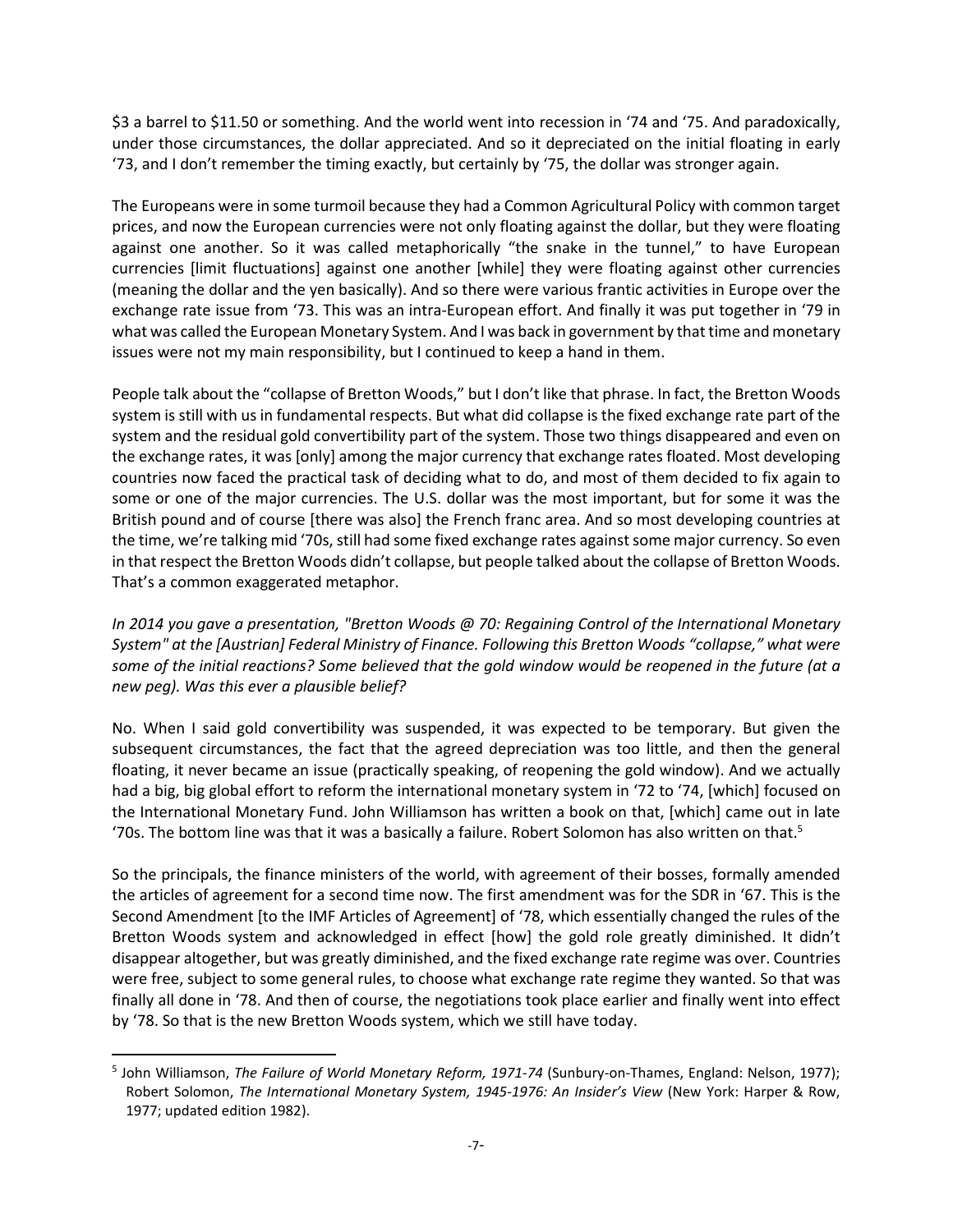It doesn't work perfectly, but works reasonably well. I think there's still an issue, which the Chinese actually raised seven years [ago] in March of 2009, about whether the system should rely on any national currency. The U.S. dollar was and is the most important, with the euro also becoming an important international currency. That issue is still under discussion, but without any real fire behind it. [Nicolas] Sarkozy when he was president of France and chairman of the G20, he said he was going to move reform of the monetary system to the top international G20 agenda. I was again involved in advising the French minister of finance, who had the operational responsibility [and] made a proposal, but [it] essentially got pushed out by other considerations. And I think it's fair to say there's not much enthusiasm for it anywhere. The Chinese talk about it, some French talk about it. It's hard to find Americans besides me and few others who talk about it. John Williamson is still interested.

#### **The Bretton Woods Conference**

<u>.</u>

*What do you believe has not been emphasized in historical accounts of the Bretton Woods conference?*  Did the most recent books – CFS Senior Fellow Kurt Schuler's The Bretton Woods Transcripts<sup>6</sup> and Dr. Benn Steil's The Battle of Bretton Woods<sup>7</sup> - do the importance of the event justice?

Well, first, the Bretton Woods transcripts had just been published a few years ago. I reviewed them for the *Journal of Economic Literature*. They're a little bit disappointing in the sense that the main decisions were made in the working committees, and the transcripts are of the [commission and full committee] sessions, not of the working committee meetings. The transcripts have a *pro forma* character about them, and the key decisions and hence the debates on the key decisions were made in the working groups, so they don't show up in the transcripts. $8<sup>8</sup>$ 

Benn Steil says in that book something that I had never heard before and is not consistent with my personal experience, which is that it was an *objective* of U.S. policy to move the dollar to the front and center of the international monetary system. So Steil is very strong on that; he says that this was the objective of Harry Dexter White in that book. That was a surprise to me because I worked with the Treasury for half of a century, and it's true that the Treasury was protective of the international role of the dollar, but at no time (and I knew a whole series of secretaries of treasury and under secretaries for international affairs) in my experience, was this an objective of U.S. policy. So I went to one of several conferences on the seventieth anniversary of the Bretton Woods conference. There was one in Vienna sponsored by the central bank of Austria, and there was another guy, [Ed Conway], who essentially challenged Steil on this point and said that he was misreading the information in the Bretton Woods

<sup>6</sup> Kurt Schuler and Andrew Rosenberg, *The Bretton Woods Transcripts*, Center for Financial Stability, 2012.

<sup>7</sup> Benn Steil, *The Battle of Bretton Woods: John Maynard Keynes, Harry Dexter White, and the Making of a New World Order,* Princeton, New Jersey: Princeton University Press, 2013.

<sup>&</sup>lt;sup>8</sup> Recently the full contents of the so-called Morgenthau Diaries, previously available only in a few libraries on microfilm, have been released online by the Franklin Delano Roosevelt Library and Museum. Roosevelt's Secretary of the Treasury Henry Morgenthau, Jr. kept detailed records of his official activities, which included heading the U.S. delegation at the Bretton Woods conference. The Morgenthau Diaries contain transcripts of the delegation's private strategy sessions and meetings with foreign delegates, and give a taste of the back-room dealing that went into some decisions at the conference. See http://www.fdrlibrary.marist.edu/archives/collections/franklin/?p=collections/findingaid&id=535&q=&rootcont entid=189777.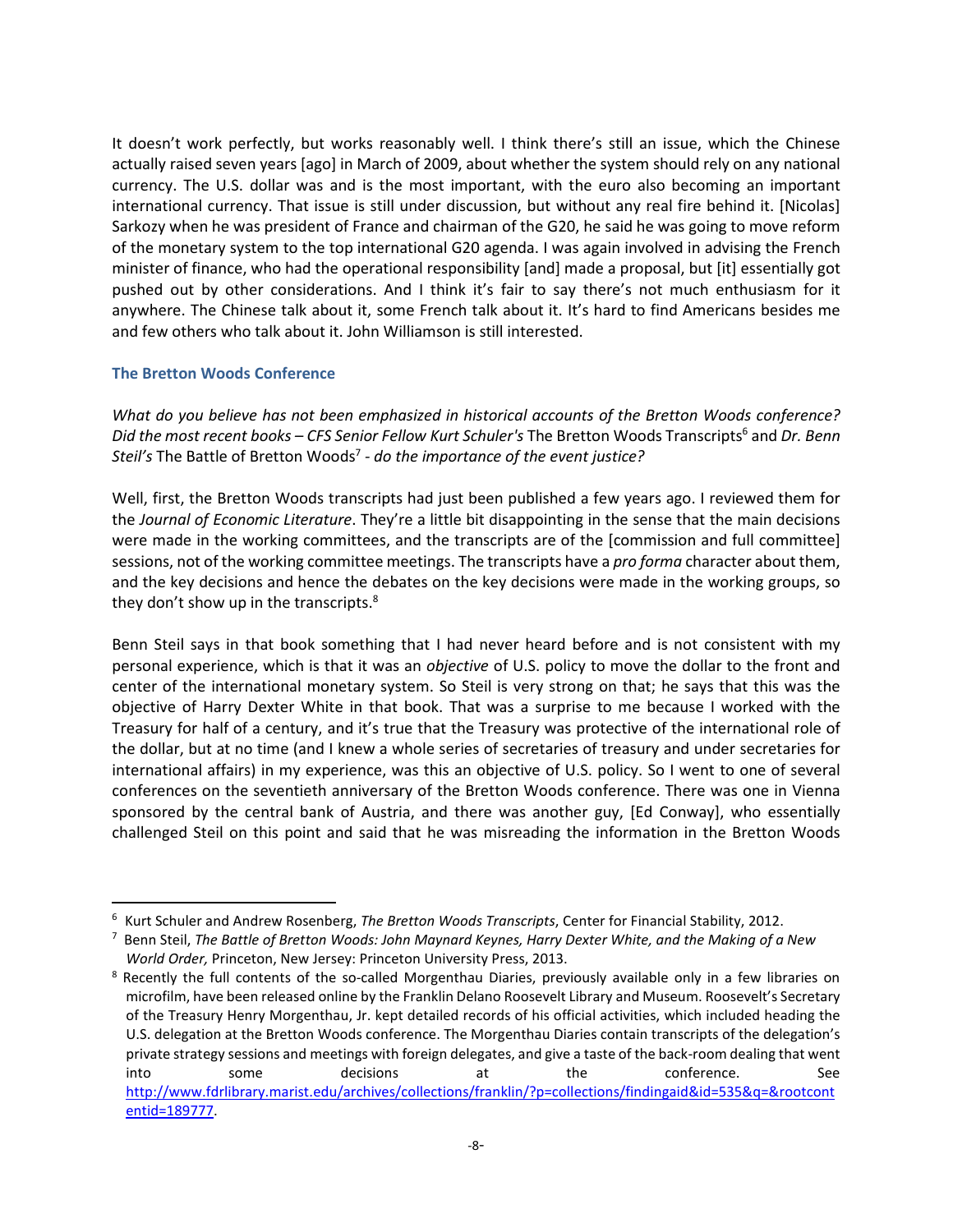Conference.<sup>9</sup> He pointed out that Steil had made a big deal of a substitution in language in the Bretton Woods Agreement for gold (the gold dollar) of July 1944 and this Steil interpretation says that it was Harry Dexter White's effort to get the dollar into a central role. And he pointed out that the person who actually introduced that into the language formal language was not Harry Dexter White at all, but Dennis Robertson, a British economist who was a member of the British delegation. And the reason that [Conway] questioned [Steil's account], which is entirely consistent with my reading of the transcripts, is that the Indians and the Egyptians (both of whom were still British colonies at that time, but they were separately represented at Bretton Woods) built up large sterling balances during the war. They wanted the Bretton Woods conference to settle the sterling balance issue and, in particular, make the sterling balances convertible into dollars, which Britain was in no position to do, which Keynes and the British delegation understood. This was Dennis Robertson's device of deflecting attention [and] pressure on this convertibility of sterling into gold, which the British could not have supported economically at that time. It was the new version of Keynes' objections to the Versailles treaty on German reparations, where he thought that the magnitude of German reparations were just unsubstantially large. This was if you like, by broad historical analogy, now is Britain [was] in the [same] position. It wasn't the reparations but it was the large sterling balances that had been built up during the war, [which] Britain obviously needed to deal with somehow, but could not deal with in a few years. So it was Robertson who suggested substituting the term dollar for gold in the Bretton Woods agreement, and not Harry Dexter White at all. So in the view of this historian (and I'm not a historian, I have just experienced a certain amount of what is history, but I'm not a historian), Steil just got it completely wrong.

The other thing Steil at least arguably got wrong [was that] Steil convinced himself and tried to convince his readers that Harry Dexter White was a Soviet spy. He has some circumstantial evidence of several types, but he doesn't make a distinction (which I think is actually critical) between spy and informant. You can be an informant without being a spy. And then Steil had Harry Dexter White's diary (or something apparently, [White] did writing to himself) and he cites the final sentence, including some ruminations on the Soviet Union, which ends up identifying the Soviet Union as the economic system of the future. And then there's a squiggle at the end which Steil interprets as an exclamation point and [Conway] argues, [it] is really a question mark and of course the meaning of the sentence is completely different, if it's a question mark or [otherwise]. Steil interprets it unambiguous in one way, and [Conway] threw up a slide, which showed the picture, and sure enough it's a squiggly exclamation point which could well be a sloppy question mark, you know; who knows? Anyway, Steil developed his thesis and, as is often the case, gathered the evidence that supported his thesis, which a close reading of the evidence does not do. So, my advice to anyone who reads Steil is that there's a lot of good stuff, but read it with a grain of salt, with a certain degree of skepticism.

#### **A New Bretton Woods?**

 $\overline{a}$ 

#### *Could you describe your proposal to change the current world [monetary] system?*

Sarkozy called for a new Bretton Woods conference; I reacted very negatively to that. My view was, don't call for a conference, make a proposal. And if you have a better way to do things, let's discuss it. You know,

<sup>&</sup>lt;sup>9</sup> Edmund Conway, "Seeing the Woods for the Trees – Preconceptions and Misconceptions about Bretton Woods," pp. 41-49 in *Bretton Woods @ 70: Regaining Control of the International Monetary System,* Oesterreichische Nationalbank Workshop Proceedings No. 18, February 27-28, 2014. Since the conference in Vienna that Cooper attended, Conway has published a book on the Bretton Woods conference titled *The Summit: The Biggest Battle of the Second World War — Fought behind Closed Doors* (London: Little, Brown, 2014)*.*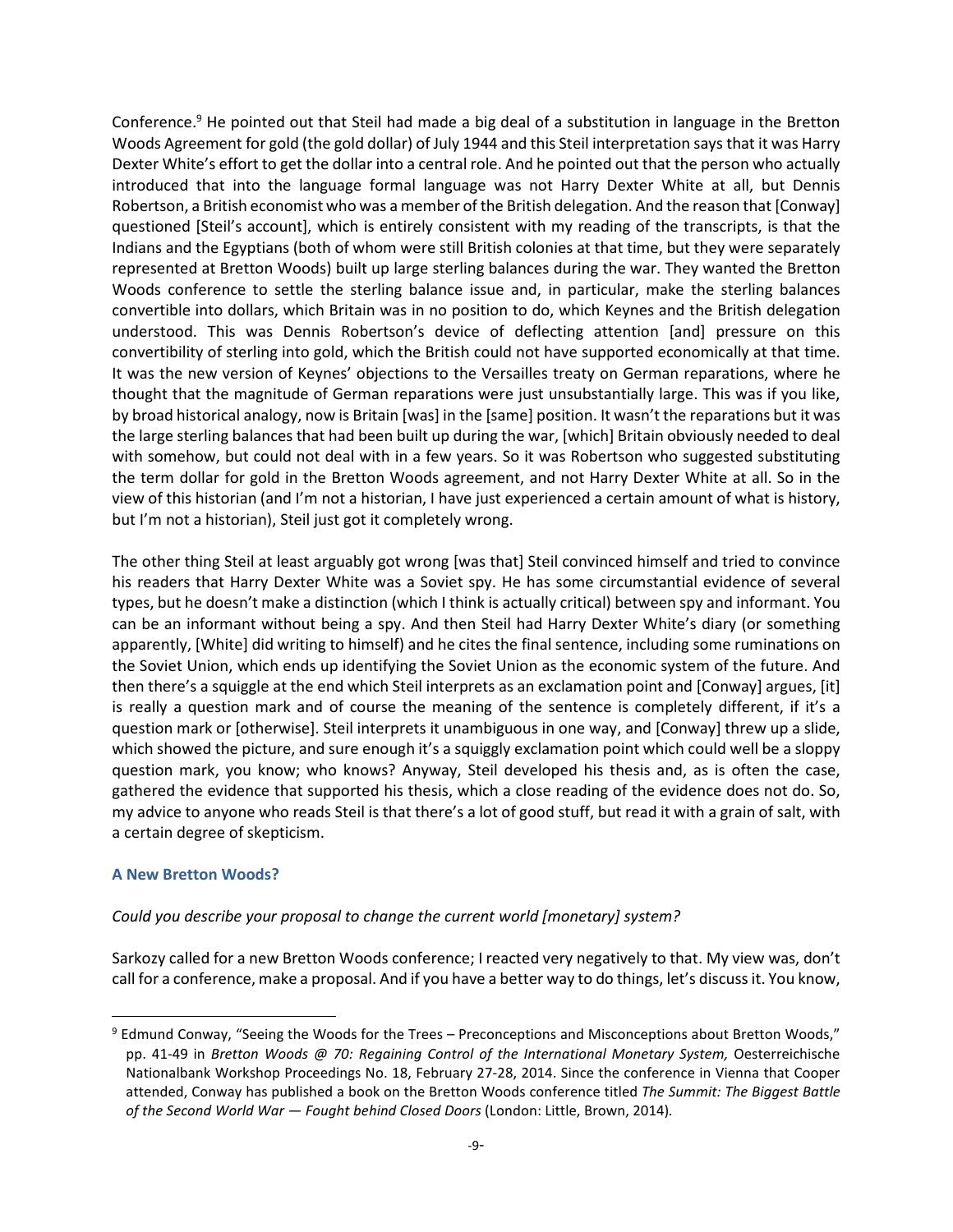[at] the official level, if it seems to pass muster with officials, then roll it out and have a big public discussion, and so forth. So, the French never came up with the proposal and so I made a proposal. First I made it to the Deputies of the G20 and I made it on several occasions. It's been published in a journal called *Central Banking*, I'm thinking in 2011, which was the year of the G20.<sup>10</sup> So I made a proposal and sometime later, the International Monetary Fund had a conference, maybe a year and a half ago, which I spoke [at] and talked about my proposal there, and I explained that I am not wildly enthusiastic about my proposal. I'm not a big advocate of it. It's just the best I can think of under the circumstances, and it was really designed to get something on the table and get people thinking about and if they don't like it, you know what alternative? And my bottom line is griping does not represent a policy, and there's been a lot of griping in recent years. If you have a proposal to make, make it. You can start with my proposal and modify it however much or you can start with something completely different. And if you don't have a proposal, stop griping. And that's my basic view; I do not like particularly official griping.

And the only person I'm aware of who has thought of this systematically, probably even more than I have, is a man called [José Antonio] Ocampo. He's at Columbia University; he's a Colombian by nationality, very good guy. He brings the perspective of developing countries. He has a number of things that I don't especially care for, but anyway he's very thoughtful and it's worth reading. So he has at least one central paper and there are several variants of it, which give his views on the current monetary system and the directions it ought to take.

#### *Why have many leaders, like Sarkozy, not put this to the front of the agenda?*

Well, Sarkozy did try it. First he called [for] that at the World Economic Forum.<sup>11</sup> He called for a new Bretton Woods conference, and that's when I had the negative reaction: don't call for a conference, make a proposal, then we'll see if a conference is worthwhile, but make a proposal. But the French did not make a proposal. And then we had the G20, and it was his turn to be chairman of the G20 — this is in 2011; the Koreans had been [chairman] in 2010, the Brits had been in 2009, this year [2016] it's China. Sarkozy said high on his agenda was going to be reform of the international monetary system, and then it was up to French Ministry of Finance to fill that out. The Ministry of Finance is first-rate, I have to say — very, very good guys. But here their boss was saying, "This is on my agenda," and they didn't know what to do with it, so they called me. And that's how I got involved with it, but it didn't go to any place.

You get, again, griping by the Chinese. The Chinese had more than gripes. The first statement by Governor Zhou [Xiaochuan], of the People's Bank of China, was a very thoughtful statement, actually.<sup>12</sup> I could have written it twenty years earlier; the surprise was the source. This senior Chinese official came out with this in March of 2009, a long time ago. It's actually a very level-headed statement, and it was not a proposal. It simply raised the issue. So it was a sophisticated gripe—again, it was not a proposal.

And my proposal actually builds on that it. So the SDR plays a central role and then we need an adjustment mechanism too. There was a proposal in Korea in 2010 at the G20 on the adjustment mechanism and the threshold was, any current account surplus or deficit in excess of 4 percent should require adjustment.

<sup>11</sup> Speech of January 27, 2010, http://www.voltairenet.org/article163780.html.

l

<sup>&</sup>lt;sup>10</sup> Richard N. Cooper, "Reform of the International Monetary System: A Modest Proposal," June 24, 2011, http://scholar.harvard.edu/cooper/publications/reform-international-monetary-system-modest-proposal; "The Perils of a Weak Monetary System," *Central Banking,* 24 May 2011.

<sup>&</sup>lt;sup>12</sup> Zhou Xiaochuan, "Reform the International Monetary System," March 23, 2009, http://www.bis.org/review/r090402c.pdf.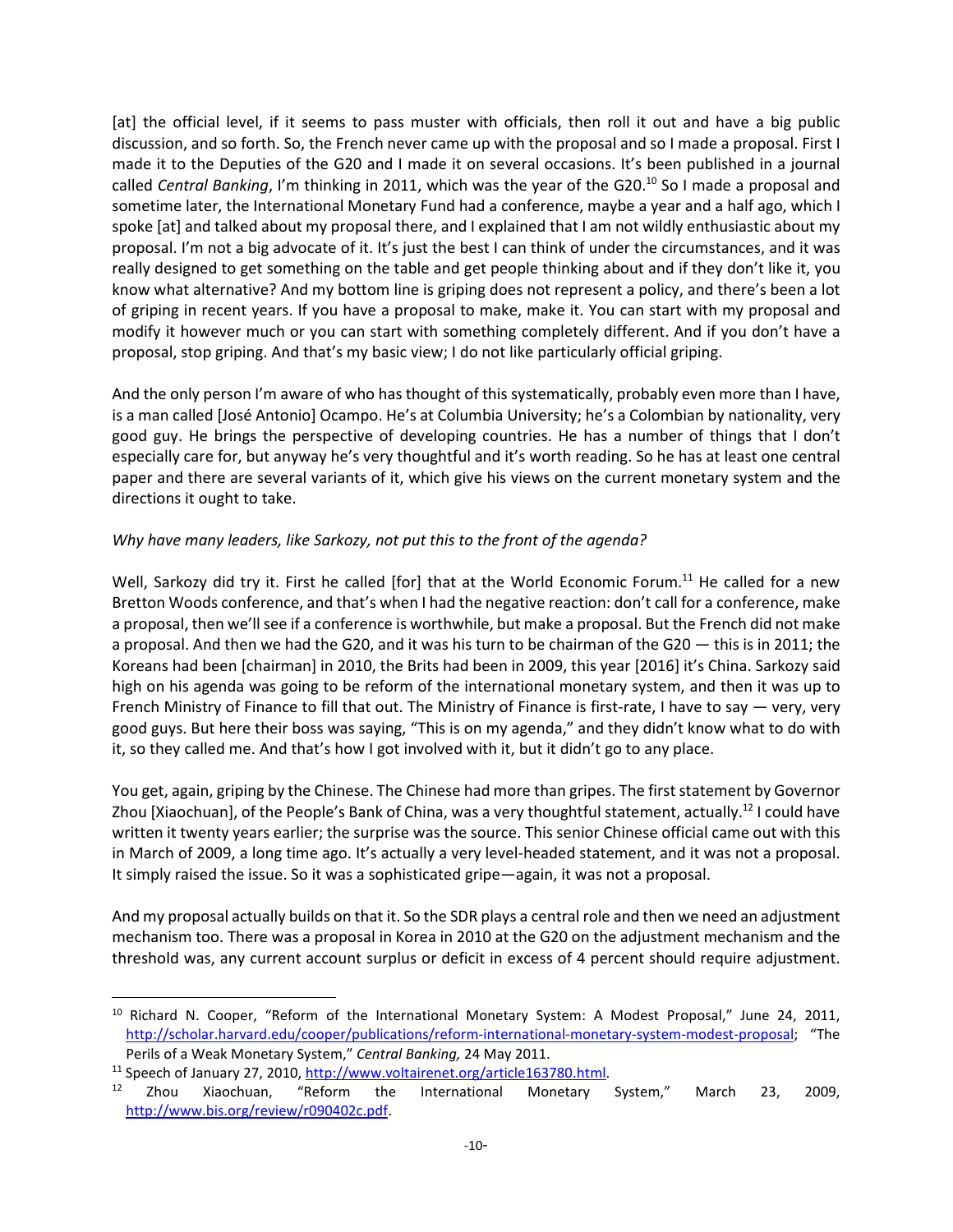The Koreans proposed it, but in consultation with the U.S., and the Americans thought (at least I've been told, I'm on the periphery of all this now) that the Chinese were on board. But anyway, when it got to the Seoul summit, both the Germans expectedly and the Chinese [unexpectedly] disagreed with this proposal, so it went no place. The language that came out of the Seoul summit was very general on the need to address global imbalances, but without a hint on how we're going to address global imbalances.<sup>13</sup>

So there are these two issues: One is what is the source of international liquidity, and that's what Governor Zhou [Xiaochuan] raised back in 2009; and then [the other is] what's the adjustment process, that was the topic of the Seoul summit. Sarkozy was supposed to cover both, but didn't. My proposal covers both [liquidity] and the adjustment process, which I think actually is more difficult.

# *What was in your proposal that was significant? Did you advocate for an improved ICU [International Currency Union]?*

Well, we have the SDR, so we don't need [the ICU]. The starting point is the SDR as it exists, but with changes in the rules that govern issuance of SDR to monetary authorities only. It would require an amendment of the IMF articles, and if you're going to do that, then should put in some other stuff too. But as it is now, there's a quinquennial review.<sup>14</sup> The decision is made, whether or not to issue on the basis of long-term needs of the international system for international liquidity.

I would have had the issue framed, not in terms of needs, but in terms of demands. And I would have had every country put forward its desire over the next five or ten years for increases in liquidity. I would have them consolidate all those demands. Then I would have an international discussion about them. Some of the demands undoubtedly would be excessive, but anyway, once that discussion scaled them back then I would actually issue that amount of international reserves. And if one took those demands seriously, there would be no need for further increases in dollars or euros or RMB ([as] the Chinese are talking about now) for international reserves; SDRs would satisfy the whole demand, at least in the longer run. And the allocation would not be according to the demands; the allocation would be according to quotas. (Ocampo has a different scheme for allocation, which favors the developing countries,<sup>15</sup> which I'm not enthusiastic about.) But the allocation would not be related to the demands — that's important. So the demands would not be influenced by the assumption that I'm going to get that allocation. The allocation would be decided, but the totals would be determined by the demands.

And then the question comes, if a country's reserves ended up far short (and then you need some operational rules about what that meant or over what period of time) of the reserves that the country said several years ago that it was demanding or [if they end up being] far in excess, that would trigger an adjustment process. So I linked the two, both the provision of international liquidity and the international adjustments. I don't think you can have a reform of the monetary system without linking those two things. And as I say, the more difficult of those two was actually the adjustment process of international liquidity. So my proposal encompasses both, and it focuses on process and compliance, but it has penalties at the

 $\overline{a}$ 

<sup>13</sup> G20 (Group of Twenty), "The G20 Seoul Summit Leaders' Declaration," November 12, 2010, http://www.g20.utoronto.ca/2010/g20seoul.html.

<sup>&</sup>lt;sup>14</sup> Every five years the IMF reviews the overall level of its "quotas" (capital subscribed by member countries), and the distribution of quotas among member.

<sup>15</sup> Described for example in José Antonio Ocampo, "Building an SDR-Based Global Reserve System," *Journal of Globalization and Development,* v. 1, no. 2, article 14, http://policydialogue.org/files/events/Global\_Reserve\_Sytem\_Ocampo\_JGD.pdf.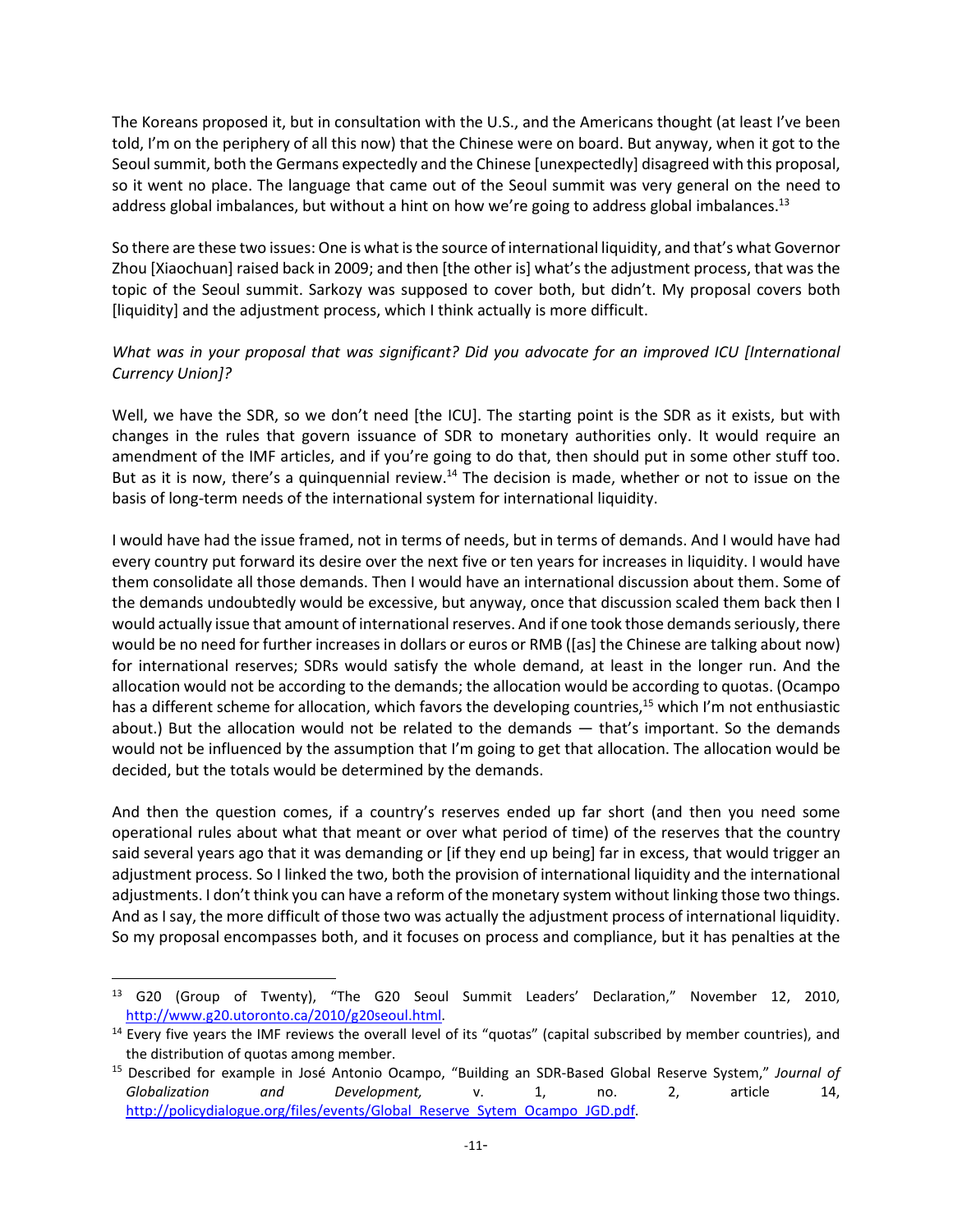end of the process, if the process hasn't worked, and the penalties inevitably, I think, involve trade restrictions against the offending countries. Think Germany. Germany is running a current account surplus of 8 percent of GDP. It's exporting its unemployment, and the Germans can't add. They said they want the rest of the world to be like Germans — hard-working, good savers and so forth — and that doesn't add up. It's not a viable world economy. Not all countries can run a current account surplus of 8 percent or even 5 percent of GDP.

The SDR, as it exists today, is limited to [use by] official bodies — "monetary authorities" is the technical term, [which] includes the World Bank and the regional development banks. Part of [the idea of] this conference would be to open it up to private use, and that of course involves some major reconceptions of the SDR. Now, the private sector these days could use the SDR as a unit of account and there's nothing to prevent them. And it's noteworthy that it hasn't been done. I don't know if that's literally true, but it is morally true; there might be a few examples generally. I mean, it's well defined; it's completely well defined, and priced minute by minute 'cause it's related to just four currencies (soon to be five), all of which are market-determined except for the RMB. [The RMB] comes in [to the basket] next October. So I think a topic for the conference would be, do we want to, assuming we do this for official governments, do we want to extend it to the private sector? And if so, how? And at what pace? So that's an issue that I raised, I don't make a proposal on that score. So that's down the road.

#### *Do you see any issues with the addition of the RMB?*

I think it's a mistake. I told the Chinese, I thought it was a mistake. I don't why they pushed it at this time. The famously patient Chinese turned out to be not patient at all, like in many domains. [Currencies comprising the SDR are] supposed be freely usable, but [the RMB] is not freely usable on capital account. It is easier to use than it was ten or twenty years ago, but it is certainly not freely usable. And so this is one of those fudges which they struck. The Chinese agreed to make it freely usable for monetary authorities. So in principle monetary authorities can buy and sell Chinese government bonds freely. But you and I can't. Even Chinese residents can't. So, this is fudging the [term] "freely usable."

The truth is, the way the SDR is now, it makes no difference whatsoever. It's only if you have my ambitions of going private at some point that this would become a big issue. But at the moment, there's only one operational consequence of adding the RMB to the SDR. It is that the interest rate that SDR debtors pay will go up, which is ironic, because China always says it favors developing countries in its international positions, but it insisted on this. No official objected seriously. And so the operational consequence is that developing countries who have used SDRs will, after October, have to pay a higher interest rate on [them] (because it's a weighted average of the interest rate of the currencies). And all of the other [currencies in the basket] happen at the moment [to have] lower [interest rates] than the Chinese currency.

# *What is the future of international monetary agreements?*

There's no basis at the moment, no consensus within the economic profession on these issues. In fact, there's a big fundamental disagreement and there's not enough urgency in the operational system to force the issue. And so the tendency of policymakers under those circumstances is to kick the can down the road, and grumble. So we have a lot of grumblers who don't like the role the dollar. Tell me the alternative, make a proposal, that's my refrain, and nobody comes forward with the proposal. [They] just grumble about the role of the dollar.

*Do you foresee that maybe in the future, there should be an overhaul of the system?*